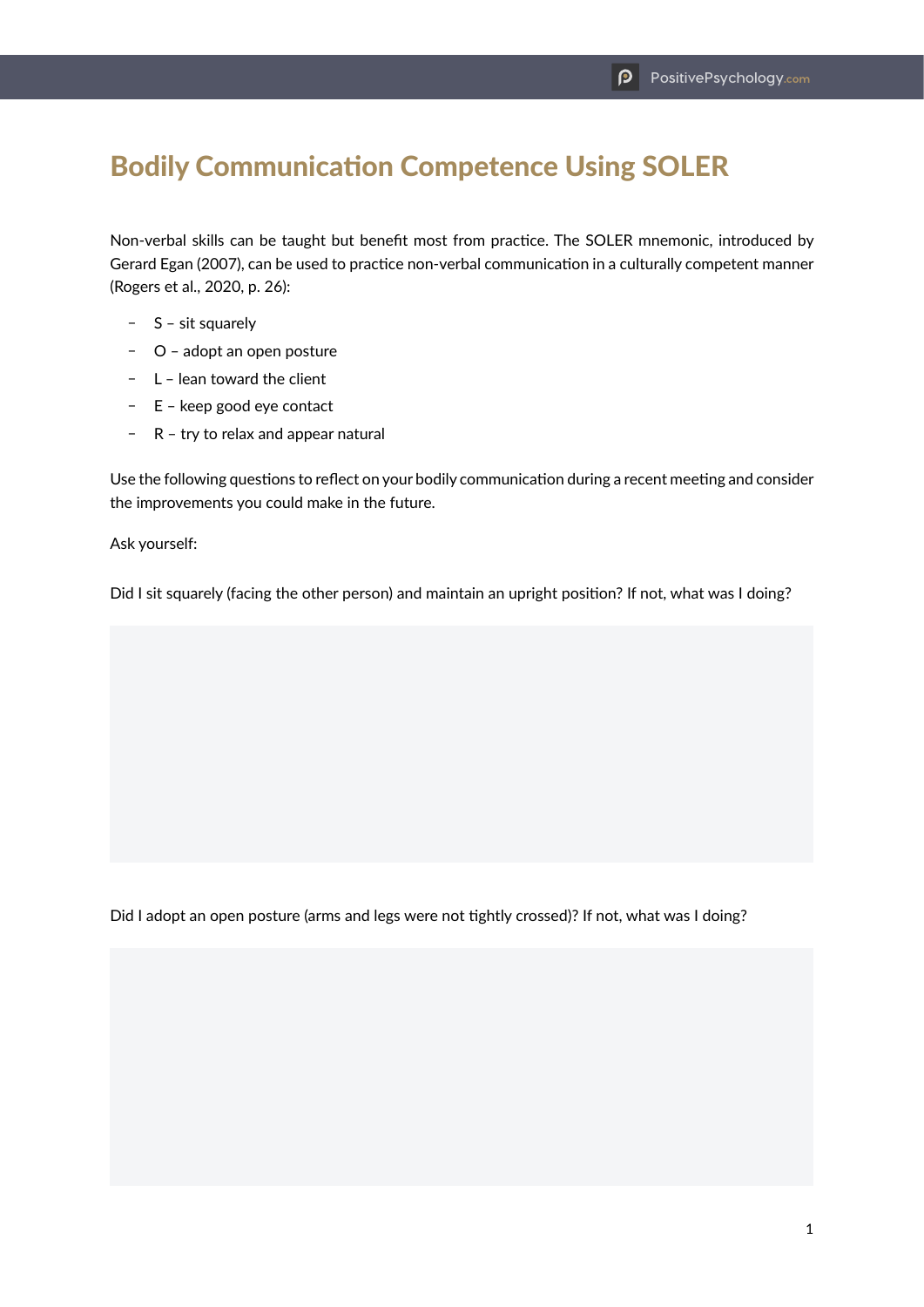Was I leaning in and actively listening to what the individual was saying? If not, what was I doing?

Did I maintain good and regular eye contact (or was I looking at the clock or other objects around the room)? If not, what was I doing?

Did I appear relaxed and natural? If not, what was I doing?

Reflect on the non-verbal messages you were sending. Consider how you could change them and improve communication from now on.